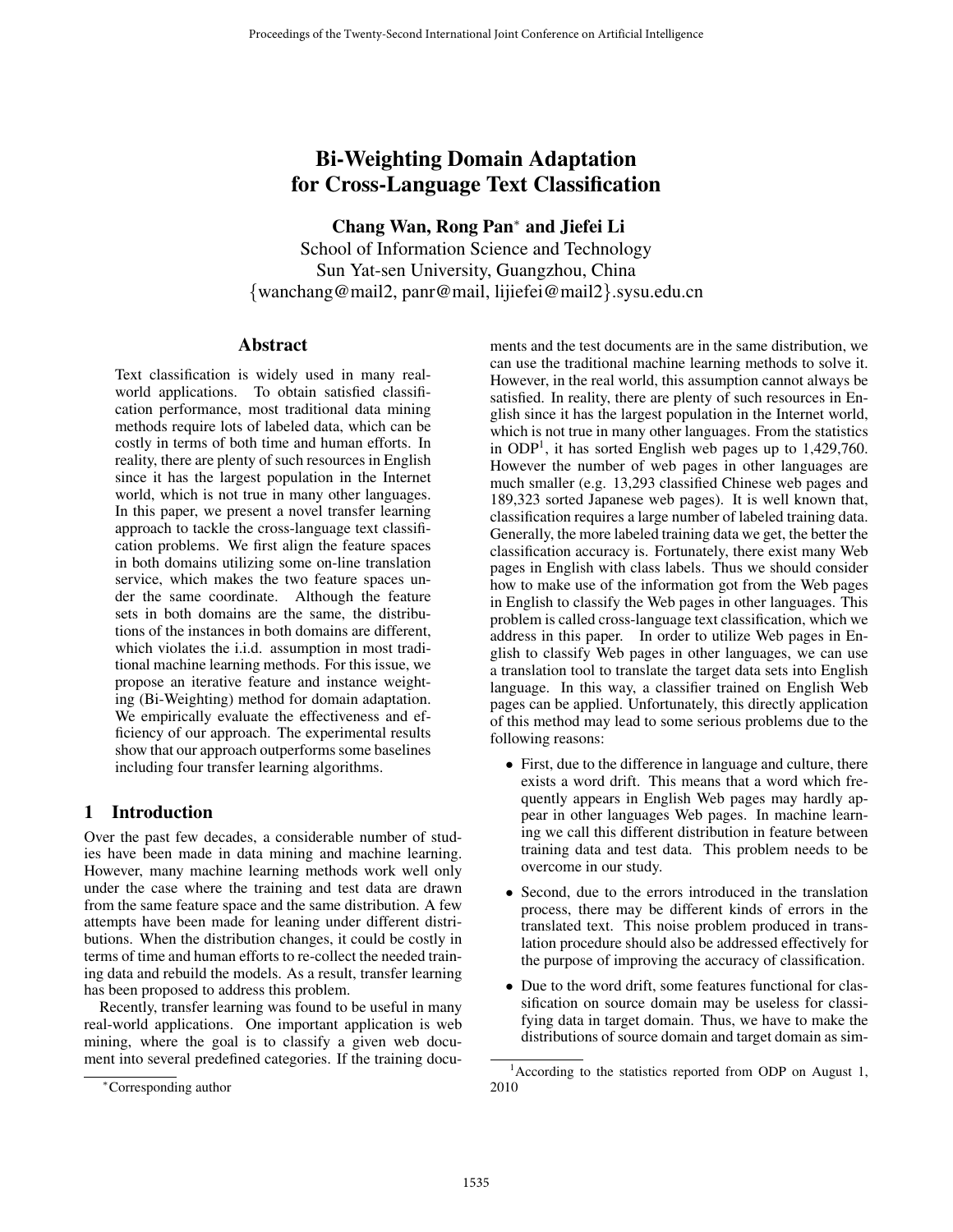ilar as possible to let the features selected from source domain also work for the target domain.

To solve the above problems, we develop a novel algorithm for cross-language text classification. We introduce the weights of features and training instances for domain adaptation. An objective function on these two type weights is built to take the distance between source domain and target domain and the inner distance in domain into consideration. We try to optimize the objective function through Bi-Weighting. The detail of our algorithm will be described later.

The rest of our paper is organized as follows. In section 2, we discuss the related work. In section 3, we give the mathematical formulation of the problem we focus on in the paper. Section 4 describes our proposed algorithm in details, including feature weighting and instance weighting. The experimental results are presented and analyzed in section 5. Finally, we conclude this paper with future works in section 6.

#### 2 RELATED WORK

#### 2.1 Cross-Language Text Classification

Many attempts have been made on addressing cross-language classification problems. [Bel *et al.*, 2003] study English-Spanish cross-language classification problem. [Rigutini *et al.*, 2005] proposes an EM-based learning method to address English-Italian cross-language classification and acquires good empirical results. It applies feature selection before each iteration. [Ling *et al.*, 2008] proposes an approach based on information bottleneck theory [Tishby *et al.*, 2000]. The method allows all the information to be put through a "bottleneck". Then, the approach maintains most of the common information and disregards the irrelevant information.

#### 2.2 Transfer Learning

[Pan and Yang, 2009] summarize the relationship between traditional machine learning and transfer learning and give us the categorization under three sub-settings, inductive transfer learning, transductive transfer learning and unsupervised transfer learning. Instance transfer tries to re-weight the source domain data or reduce the effect of the "bad" ones encouraging the "good" source data to contribute more for the classification. Based on this definition, [Dai *et al.*, 2007] proposed a booting algorithm, TrAdaBoost, which is an extension of the AdaBoost algorithm. TrAdaBoost assumes that the source and target domain data share the same set of features and labels, but the distributions of the data in the two domains are different. In addition, [Jiang and Zhai, 2007] propose a heuristic method to remove "misleading" training examples from the source data. Feature transfer focuses on finding "good" feature space to reduce the gap among domains and minimize classification or regression model error [Pan *et al.*, 2009; Chen *et al.*, 2009]. Supervised feature learning is similar to methods used in multi-task learning. [Argyriou *et al.*, 2006] propose a sparse feature learning method for multi-task learning. In a follow-up work [Argyriou *et al.*, 2008] propose a spectral regularization framework on matrices for multi-task structure learning. [Raina *et al.*, 2007] propose applying sparse coding [Lee *et al.*, 2006],which is an unsupervised feature construction method in order to learn higher level features for transfer learning. Recently, manifold learning has been an alternative method for transfer learning. [Wang and Mahadevan, 2008] propose a Procrustes analysis based approach to manifold alignment without correspondences, which can be used to transfer the knowledge across domains via the aligned manifolds.

## 3 Problem Statement

In this section, we describe the problem we focus on in this paper and introduce some notations and definitions used in this paper.

A *domain* D includes two components: a feature space X and a joint probability distribution  $P(\vec{x})$ , where  $\vec{x} \in \mathcal{X}$ .<br>Given a specific domain  $\mathcal{D} = \{X, P(\cdot)\}$  a task  $\mathcal{T}$  asso-Given a specific domain  $\mathcal{D} = \{X, P(\cdot)\}\$ , a task  $\mathcal T$  associated with domain  $D$  consists of two parts: a label space  $Y$  and an objective predictive function  $f(\cdot)$  (represented by  $\mathcal{T} = \{ \mathcal{Y}, f(\cdot) \}$ , which can be learned from a training sample with data pairs  $\{\vec{x}_i, y_i\}$ , where  $\vec{x}_i \in \mathcal{X}$  and  $y_i = f(\vec{x}_i) \in \mathcal{Y}$ .<br>Consider the case where there are one source domain

Consider the case where there are one source domain  $\mathcal{D}_S$  with its corresponding task  $\mathcal{T}_S$  and one target domain  $\mathcal{D}_T$  with its corresponding task  $\mathcal{T}_T$ . Here  $\mathcal{D}_S$  =  $\{\vec{x}_{S_1}, \ldots, \vec{x}_{S_{n_S}}\}$ , where  $\vec{x}_{S_i} \in \mathcal{X}_S$  is an instance,  $\mathcal{X}_S$  is the feature space in the source domain, and  $n<sub>S</sub>$  is the number of instances in the source domain; the task in the source domain  $\mathcal{T}_S = \{ \mathcal{Y}_S, f_S(\cdot) \}$ , where  $\mathcal{Y}_S$  is the label space in the source domain and  $f_S$  is the corresponding predictive function;  $\mathcal{D}_T = \{\vec{x}_{T_1}, \ldots, \vec{x}_{T_{n_T}}\}$ , where  $\vec{x}_{T_i} \in \mathcal{X}_T$  is an in-<br>stance.  $\mathcal{X}_T$  is the feature space in the target domain, and  $n_T$ stance,  $\mathcal{X}_T$  is the feature space in the target domain, and  $n_T$ is the number of instances in the target domain; and the task in the target domain  $\mathcal{T}_T = \{ \mathcal{Y}_T, f_T(\cdot) \}$ , where  $\mathcal{Y}_T$  is the label space in the target domain and  $f<sub>T</sub>$  is the corresponding predictive function. In addition, we set  $\vec{x} = \{x_1, \dots, x_{n_f}\}\,$ , where  $x_i$  stands for the value of the *i-th* feature  $A_i$  in instance where  $x_i$  stands for the value of the *i-th* feature  $A_i$  in instance  $\vec{x}$  and  $n_f$  is the number of features.

In this paper, we address the cross-domain text classification problems, which imply that  $\mathcal{D}_S \neq \mathcal{D}_T$  and  $\mathcal{Y}_S = \mathcal{Y}_T$ . We aim at searching for a predictive function  $f_P(\cdot)$  approaching the target predictive function  $f_T(\cdot) \in \mathcal{T}_T$  as much as possible with aid of the knowledge in  $\mathcal{D}_S$  and  $\mathcal{T}_S$ .

## 4 Our Approach

In this section, we present a novel domain adaptation approach to tackle the cross-domain classification problems by means of both feature and instance selection. The general assumption in domain adaptation is that marginal densities,  $\mathcal{P}(\vec{x}_S)$  and  $\mathcal{P}(\vec{x}_T)$ , are very different. It is the key reason leading to low classification performance because a classifier leading to low classification performance because a classifier having good performance in  $\mathcal{D}_S$  may lead to poor results on  $\mathcal{D}_T$ . Here, we try to measure the distance of  $\mathcal{D}_S$  and  $\mathcal{D}_T$  and make it as small as possible. On the other hand, a feature has major difference of probability distribution among different classes is more likely to help us classify the test data. Thus, we also take the difference of a feature's distribution among class labels into consideration. The main idea here is to select featurs which have distinguished utility for classification from  $\mathcal{D}_S$  and make distributions of  $\mathcal{D}_S$  and  $\mathcal{D}_T$  as similar as possible. In this way, we can assume that features useful for classifying instances in  $\mathcal{D}_S$  could also be functional for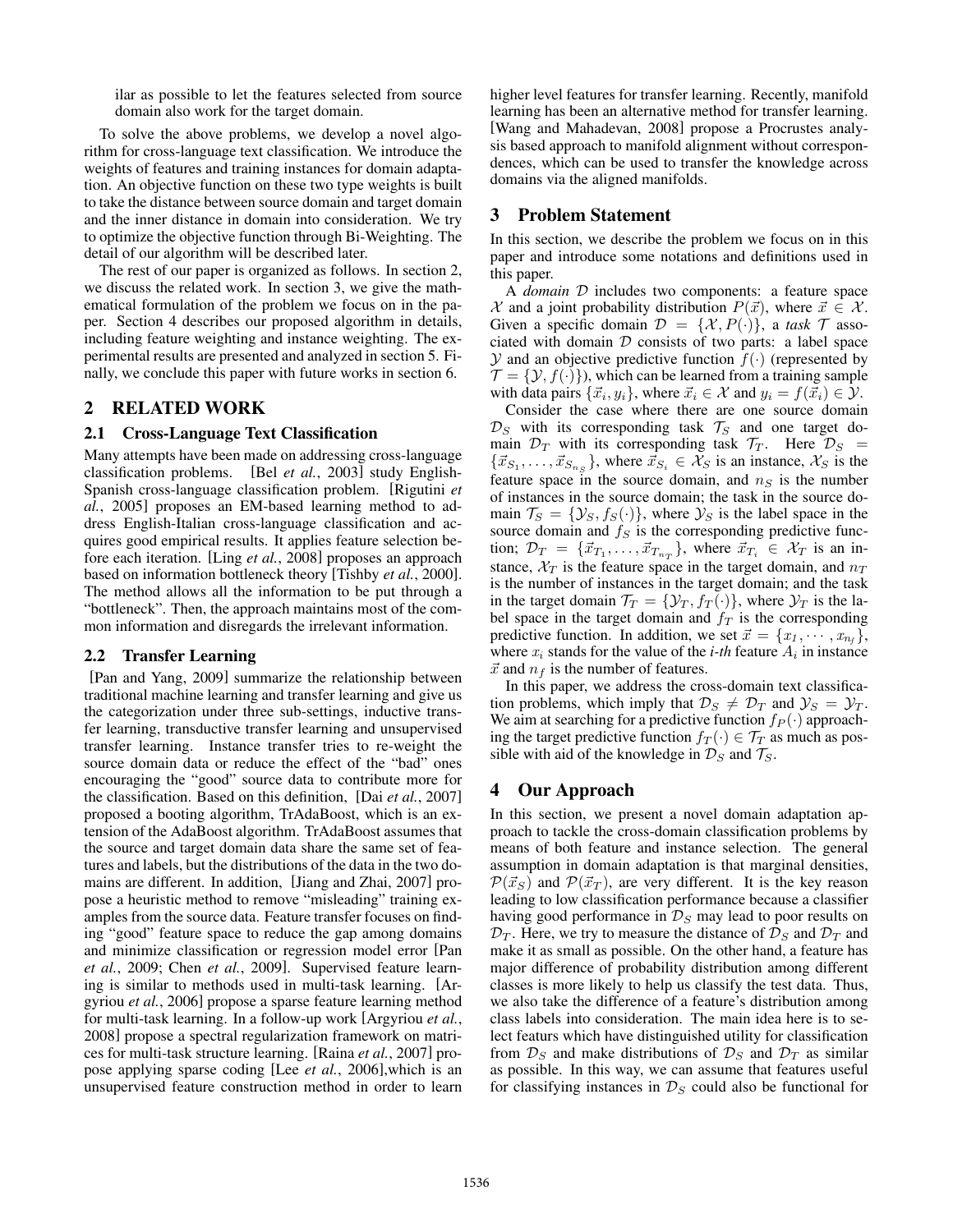classification on  $\mathcal{D}_T$ . This can be achieved by feature and instance weighting.  $W_F \in \mathbb{R}^{n_f}$  and  $W_I \in \mathbb{R}^{n_S}$  are the weights of features and training instances respectively and used to get the weighted  $\mathcal{D}_S$  and  $\mathcal{D}_T$  to realize the previous goals. For  $\forall i, j, W_{F_i}$  and  $W_{I_i}$  range from 0 to 1. From the above discussion, we can define the objective function as follows:

$$
\mathcal{J}(W_F, W_I) = ||D_B|| - ||D_I|| + \lambda_{W_F} ||\mathbf{1}_F - W_F||^2
$$
  
 
$$
+ \lambda_{W_I} ||\mathbf{1}_I - W_I||^2,
$$
  
where  $D_B$ ,  $D_I \in \mathbb{R}^{n_f}$  are column vectors.  $D_B$  is used to

estimate the distance between  $\mathcal{D}_S$  and  $\mathcal{D}_T$  (the smaller, the better). Besides, we let  $D<sub>I</sub>$  to estimate the difference of  $A<sub>i</sub>$ among different classes, which can be also considered as the inner distance of a domain.  $\mathbf{1}_F \in \mathbb{R}^{n_f}$  and  $\mathbf{1}_I \in \mathbb{R}^{n_S}$  are column vectors with all ones.  $||\mathbf{1_F} - W_F||^2$  and  $||\mathbf{1_I} - W_I||^2$ are to control the change of two domains.  $\lambda_{W_F}$  and  $\lambda_{W_I}$ are trade-off factors. Here, we use KL divergence[Kullback and Leibler, 1951] to calculate the distance of features. Thus Eq.(1) can be written as:

$$
\mathcal{J}(W_F, W_I) = \sum W_{F_i} * D_{KL}(p(A_i) || q(A_i))
$$
  
- 
$$
\sum W_{F_i} * (\sum_{y_j, y_k \in \mathcal{Y}} D_{KL}(p_j(A_i) || p_k(A_i))
$$
  
+ 
$$
\lambda_{W_F} || \mathbf{1}_F - W_F ||^2 + \lambda_{W_I} || \mathbf{1}_I - W_I ||^2,
$$
 (2)

where  $p(A_i)$  and  $q(A_i)$  are probability distributions of feature  $A_i$  in  $\mathcal{D}_S$  and  $\mathcal{D}_T$  respectively.  $p_j(A_i)$  and  $p_k(A_i)$  reprsent the distributions of  $A_i$  on class j and k in  $\mathcal{D}_S$  respectively.  $D_I$  only consider the inner distance of  $\mathcal{D}_S$  due to the absence of class labels in  $\mathcal{D}_T$ .  $D_{KL}(p(x)||q(x))$  is the KL-divergence defined as follows:

$$
D_{\text{KL}}(p(x)||q(x)) = \int_{-\infty}^{\infty} p(x) \log \frac{p(x)}{q(x)}
$$

$$
= \sum_{x} p(x) \log \frac{p(x)}{q(x)},
$$
(3)

Note that KL-divergence is always non-negative due to the Gibbls' inequality[Cover and Thomas, 1991]. In addition,  $p(A_i)$ ,  $p_j(A_i)$  and  $p_k(A_i)$  are the distributions of  $A_i$  consisting of the weighted training instances. Each  $A_i$  has the internals  $V_i = \{v_{i1}, \dots, v_{il}\}\$ . Eq.(2) can be rewritten as:

$$
\mathcal{J}(W_F, W_I) = \sum_{i} W_{F_i} * D_{KL}(p(W_{I_m} \cdot \mathcal{D}_{S_{mi}})||q(\mathcal{D}_{T_{ri}}))
$$
  
\n
$$
- \sum_{i} W_{F_i} * (\sum_{y_j, y_k \in \mathcal{Y}} D_{KL}(p_j(W_{I_m} \cdot \mathcal{D}_{S_{mi}}))
$$
  
\n
$$
||p_k(W_{I_m} \cdot \mathcal{D}_{S_{mi}})))
$$
  
\n
$$
+ \lambda_{W_F} ||\mathbf{1_F} - W_F||^2 + \lambda_{W_I} ||\mathbf{1_I} - W_I||^2
$$
  
\n
$$
= \sum_{i} W_{F_i} * \sum_{u=i1}^{u=il} (p(v_u) \log \frac{p(v_u)}{q(v_u)})
$$
  
\n
$$
- \sum_{i} W_{F_i} * (\sum_{y_j, y_k \in \mathcal{Y}} \sum_{u=i1}^{u=il} (p_j(v_u) \log \frac{p_j(v_u)}{p_k(v_u)})
$$
  
\n
$$
+ \lambda_{W_F} ||\mathbf{1_F} - W_F||^2 + \lambda_{W_I} ||\mathbf{1_I} - W_I||^2,
$$
  
\n(4)

where  $\mathcal{D}_{S_{mi}}$  is the *ith* feature of instance  $\vec{x}_{S_m} \in \mathcal{D}_S$ . Accordingly,  $\mathcal{D}_{T_{ri}}$  is the *ith* feature of instance  $\vec{x}_{T_r} \in \mathcal{D}_T$ . Our objective is to acquire  $W_F$  and  $W_I$  making  $\mathcal{J}(W_F, W_I)$  as small as possible.

Now, we introduce how to iteratively update  $W_F$  and  $W_I$ . In the first step, we fix  $W_I$  and update  $W_F$  to optimize  $\mathcal{J}(W_F, W_I)$  by computing the derivate of  $\mathcal{J}(W_F, W_I)$  with parameter  $W_F$ :

$$
\frac{\partial \mathcal{J}(W_F, W_I)}{\partial W_{F_i}} = \sum_{u=i1}^{u=il} (p(v_u) \log \frac{p(v_u)}{q(v_u)})
$$

$$
- \left( \sum_{y_j, y_k \in \mathcal{Y}} \sum_{u=i1}^{u=il} (p_j(v_u) \log \frac{p_j(v_u)}{p_k(v_u)}) \right)
$$

$$
- 2 * \lambda_{W_F} * (1 - W_{F_i}).
$$
(5)

Given  $W_I$  and solving

$$
\frac{\partial \mathcal{J}(W_F, W_I)}{\partial W_{F_i}} = 0,\tag{6}
$$

we can get the new value of  $W_{F_i}$ . Next, we update  $W_I$  when  $W_F$  is fixed. We calculate the derivate of  $\mathcal{J}(W_F, W_I)$  with parameter  $W_I$ :

$$
\frac{\partial \mathcal{J}(W_F, W_I)}{\partial W_{I_m}} = \sum_i (W_{F_i} * \partial (p(v_u) \log \frac{p(v_u)}{q(v_u)}) - \sum_i W_{F_i} * \sum_{y_j, y_k \in \mathcal{Y}} \partial (p_j(v_u) \log \frac{p_j(v_u)}{p_k(v_u)}) - 2 * \lambda_{W_I} * (1 - W_{I_i}),
$$
\n(7)

where  $v_u$  equals to  $\mathcal{D}_{S_{mi}}$ . It is apparent that  $p(v_u)$ ,  $p_j(v_u)$ ,  $p_k(v_u)$  are the first-order function on  $W_{I_m}$ 's reciprocal. Let

$$
\frac{\partial \mathcal{J}(W_F, W_I)}{\partial W_{I_m}} = 0 \tag{8}
$$

and we obtain the new value of  $W_{I_m}$ . We can use feature weighting and instance weighting iteratively until convergence or for the specific times. We summarize the above process in Algorithm 1 .

Algorithm 1 BI-Weighting (BIW) Domain Adaptation for Cross-Domain Text Classification

- **INPUT**  $\mathcal{D}_S$ : source domain;  $\mathcal{D}_T$ : target domain;  $\lambda_{W_F}$ : smooth factor for feature weight;  $\lambda_{W_I}$ : smooth factor for source domain instance weight;  $C_B$ : base classifier trainer (e.g. SVM).
- **OUTPUT** the predictive function  $f_P$ .
- 1: Initialize  $W_F$  and  $W_I$ ;
- 2: repeat
- 3: Fixing  $W_I$ , update  $W_F$  in light of Eqs. (5 & 6);
- 4: Fixing  $W_F$ , update  $W_I$  in light of Eqs. (7 & 8);
- 5: until convergence (or achieving iterNum times)
- 6: Revise  $\mathcal{X}_S$  to  $\mathcal{X}_S^R$  with  $W_F$  and  $W_I$ ;
- 7: Build a classifier  $f_P$  with  $\mathcal{X}_S^R$  and  $C_B$ ;
- 8: RETURN  $f_P$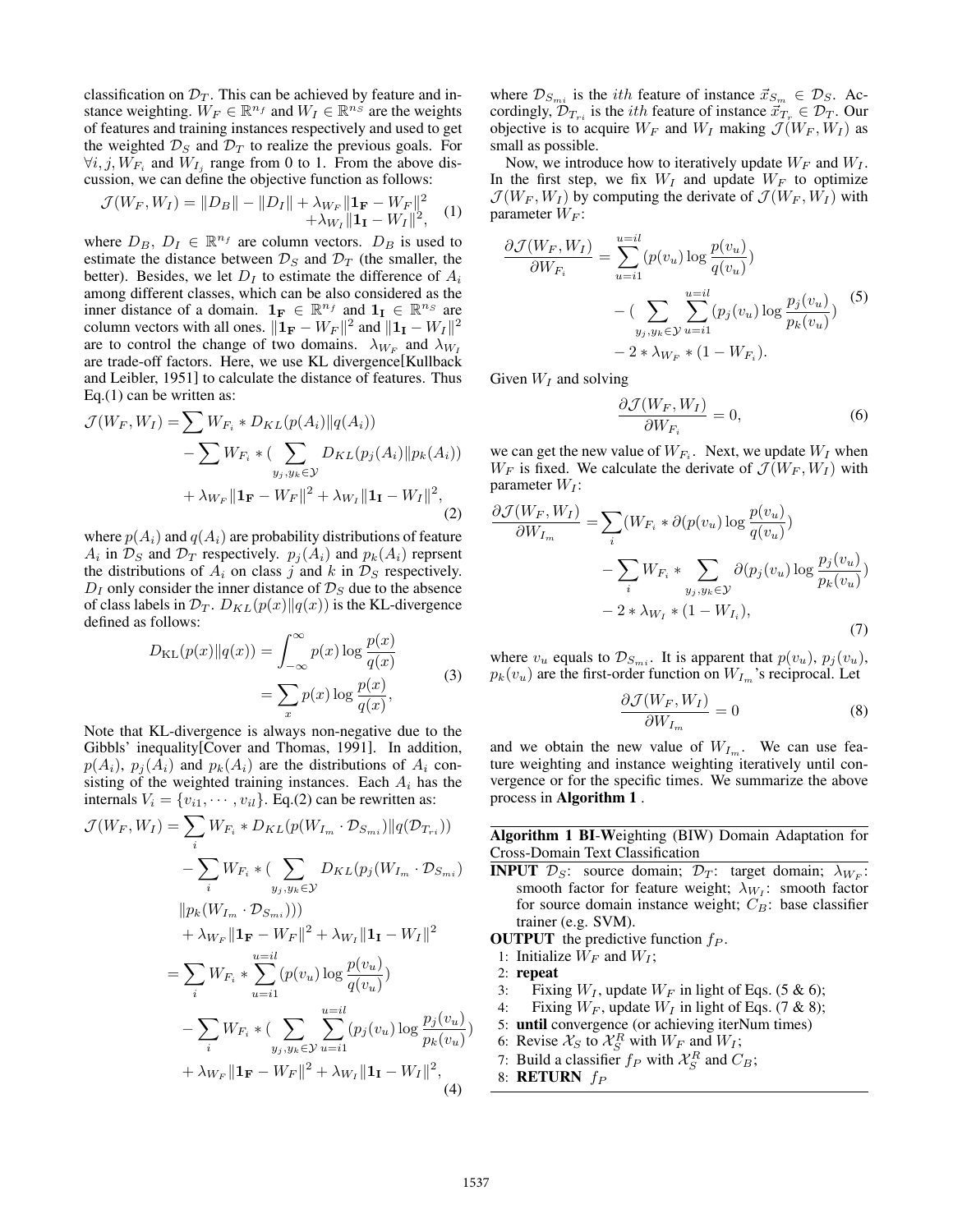## 5 Experiments

In this section, we empirically evaluate the effectiveness and efficiency of the algorithm proposed in Section 4.

#### 5.1 Experimental Setting

Our evaluation uses the Web pages crawled from the Open Directory Project(ODP)<sup>2</sup> during May 2010, including categories of Arts, Computers, Games, Health, Home, News, Recreation, Reference, Science and Shopping. Each Web page in ODP was classified by human experts. We preprocess the raw data as follows. First, all the Chinese Web pages are translated into English by Google Translator<sup>3</sup>. Then, we transform all the letters to lowercase, and stem the words using the Porter's stemmer [Porter, 1980]. Afterwards, stop words are removed.

In order to evaluate our algorithm, we set up six crosslanguage classification tasks. Five of them are binary classification tasks, and the other one is for three-class classification. We randomly resample 50000 instances from English Web pages as the training set due to the computational issue.

In the following experiments, we choose two traditional classifiers: Naive Bayes and Support Vector Machines (SVM) [Chang and Lin, 2001], and four transfer learning approaches: Transductive SVM (TSVM) [Joachims, 1999], Information Bottleneck (IB) [Ling *et al.*, 2008], Transfer Component Analysis (TCA) [Pan *et al.*, 2009] and domain adaptation with Extracting Discriminative Concepts (EDC) [Chen *et al.*, 2009] for the purpose of comparisons.  $\lambda_{W_F}$  and  $\lambda_{W_I}$ are set to 0.05.

With the help of the knowledge from the source domain, transfer learning aims at predicting labels for instances in the target domain with classification performance as close as possible to the traditional classification scenarios, training a classifier with instances in the target domain and applying it to the instances in the same domain. In particular, for the purpose of comparisons, we implement a "upper bound" algorithm by committing 5-fold cross-validations with NB, SVM and TSVM individually over the data in the target domain (the Chinese text), which are called NB-CN, SVM-CN and TSVM-CN respectively. Note that, these classifiers are virtual "enemies" against the transfer learning algorithms. If the gap between a specific transfer learning algorithm and the virtual "enemies" is narrow, the transfer learning algorithm is close to the "limit"; otherwise, there is still space to improve. Precision, recall and  $F_1$ -measure are calculated in each experiment in this paper, which are widely used as evaluation metrics in text classification.

#### 5.2 Impact of Iteration Times

Since our algorithm BIW is an iterative algorithm, an important factor of BIW is the number of iterations (*iterNum*) or the convergence speed. We run a few tests to observe the convergence speed. Figure 1 shows the impact of iteration times on BIW in one of these tests. F1-measure at zero point indicates the value of the algorithm without any feature and instance weighting process. BIW usually converges at the two or third iteration. In the following experiments, we set  $iterNum$  to be 3 to make sure that BIW is to converge.



5.3 Comparison with Instance Weighting Only

Since a few instance weighting methods have been applied on transfer learning, in this subsection, we compare our algorithm BIW with the methods using only instance weighting(Uni-Weighting) to see whether it is necessary to integrate instance weighting and feature weighting. We will compare BIW with feature weighting (or extracting) only methods in the next subsection. Figure 2 shows the classification performance of NB, Uni-NB and BIW-NB on two cross-language classification tasks. From the figure, it is clear that Uni-NB outperforms NB but does worse than BIW-NB. The results show the benefit of combining feature weighting and instance weighting.

#### 5.4 Comparison with Baselines

In this subsection, we conduct experiments on all the six datasets. Five of the tasks are binary class classification while the other one is a 3-class classification. We use naive Bayes, LibSVM and IB as base classifiers in our BIW algorithm, which are named BIW-NB, BIW-SVM and BIW-IB respectively. Table 2 shows the experiments results of the comparisons with different baseline methods as well as the "upper bound" methods. From these tables, we see that the BIW algorithms are consistently better than their base classifiers. Further more, the BIW algorithms in some tasks perform as good as or even outperform the "upper bound" methods.

We compare the BIW algorithm with TCA [Pan *et al.*, 2009] and EDC [Chen *et al.*, 2009] in smaller datasets ( randomly select around 1000 instances in each task with about 10000 features) for the computational issue including memory usage of  $EDC<sup>4</sup>$ . Table 1 shows the result of the comparison. Apparently, BIW outperforms TCA and EDC by 5.2% and 7.3% in the overall  $F_1$ -measure.

<sup>&</sup>lt;sup>2</sup>http://www.dmoz.com/.

<sup>&</sup>lt;sup>3</sup>http://www.google.com/language\_tools.

<sup>&</sup>lt;sup>4</sup>EDC needs  $O(m^2)$  of memory, where m is the number of features.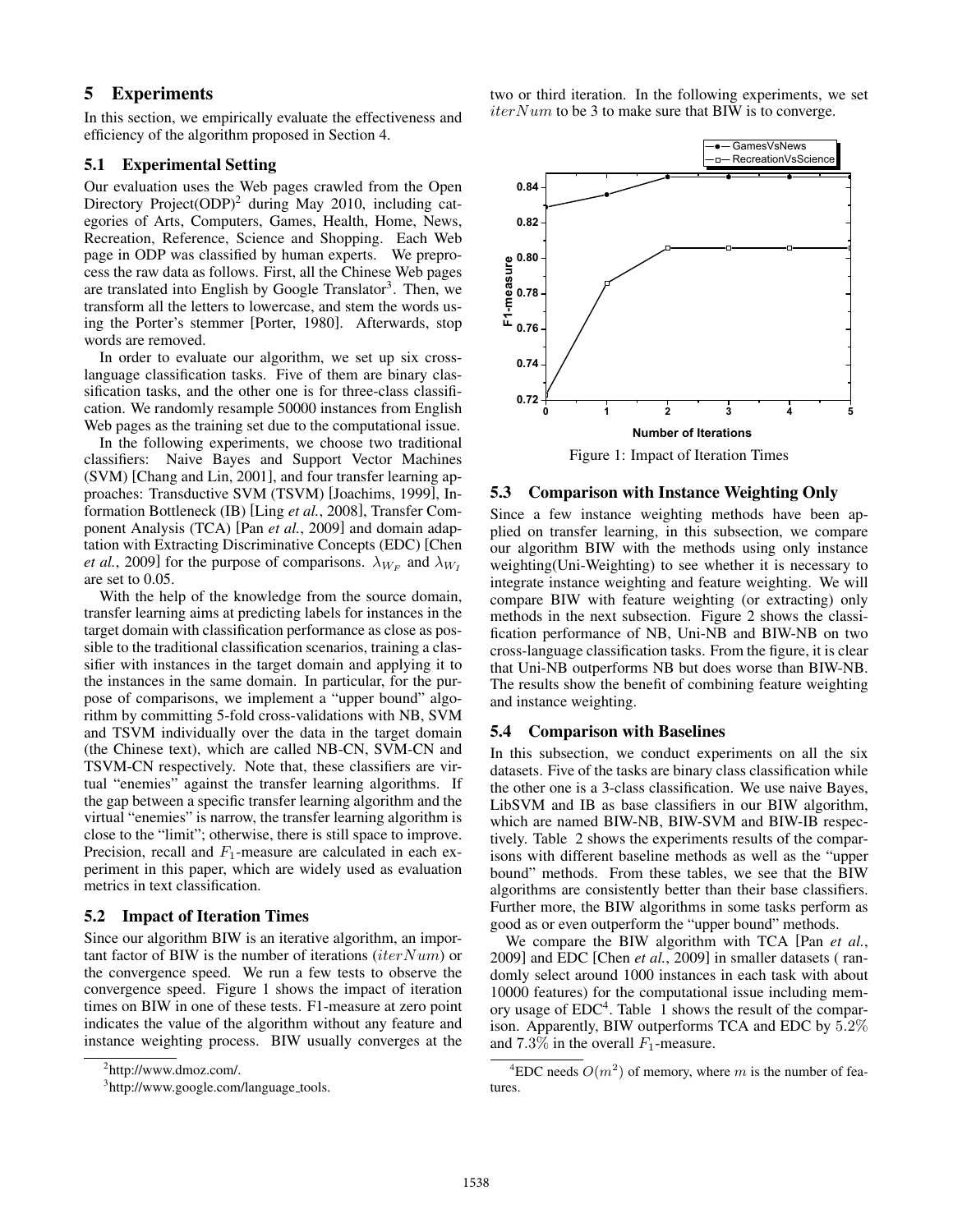

Figure 2: Comparison with Instance Weighting Only

Table 1: Comparisons with other Transfer Learning methods 1:Games vs. News, 2:Health vs. Home, 3:News vs. Recreation, 4:News vs. Recreation, 5:Recreation vs. Science and 6:Recreation vs. Reference vs. Shopping.

| Data set | Precision  |            |            | Recall |            |            | F1-measure |            |            |
|----------|------------|------------|------------|--------|------------|------------|------------|------------|------------|
|          | <b>TCA</b> | <b>EDC</b> | <b>BIW</b> | TCA    | <b>EDC</b> | <b>BIW</b> | TCA        | <b>EDC</b> | <b>BIW</b> |
|          | 0.833      | 0.808      | 0.835      | 0.759  | 0.813      | 0.823      | 0.794      | 0.810      | 0.829      |
| 2        | 0.803      | 0.703      | 0.848      | 0.607  | 0.712      | 0.686      | 0.691      | 0.706      | 0.758      |
| 3        | 0.77       | 0.783      | 0.889      | 0.846  | 0.802      | 0.849      | 0.806      | 0.792      | 0.868      |
| 4        | 0.815      | 0.775      | 0.856      | 0.720  | 0.694      | 0.701      | 0.765      | 0.732      | 0.771      |
| 5        | 0.845      | 0.830      | 0.953      | 0.876  | 0.840      | 0.831      | 0.860      | 0.835      | 0.888      |
| 6        | 0.533      | 0.561      | 0.614      | 0.666  | 0.524      | 0.633      | 0.592      | 0.542      | 0.623      |
| Average  | 0.767      | 0.743      | 0.833      | 0.746  | 0.731      | 0.754      | 0.751      | 0.736      | 0.790      |

## 6 Conclusion and Future Works

In this paper, we present a novel transfer learning approach to tackle the cross-domain text classification problems. We first align the feature spaces in both domains utilizing some online translation service, which makes the two feature spaces under the same coordinate. Then we propose an alternated method for domain adaptation. We empirically evaluate the effectiveness and efficiency of our approach. The experimental results show that our approach outperforms some baselines including supervised, semi-supervised and transfer learning algorithms.

In the future, we plan to study other potentially better algorithms for the transductive transfer learning problems. We will apply our approach to other domains. We also plan to extend our method to the regression scenario.

#### Acknowledgments

We thank the anonymous reviewers for helpful comments. This work was supported by National Natural Science Foundation of China (61003140, 61033010) and the Fundamental Research Funds for the Central Universities (09lgpy62).

## References

- [Argyriou *et al.*, 2006] Andreas Argyriou, Theodoros Evgeniou, and Massimiliano Pontil. Multi-task feature learning. In *NIPS*, pages 41–48, 2006.
- [Argyriou *et al.*, 2008] Andreas Argyriou, Charles A. Micchelli, Massimiliano Pontil, and Yiming Ying. A spectral

regularization framework for multi-task structure learning. In *NIPS*, pages 25–32, Cambridge, MA, 2008. MIT Press.

- [Bel et al., 2003] Núria Bel, Cornelis H. A. Koster, and Marta Villegas. Cross-lingual text categorization. In Traugott Koch and Ingeborg Sølvberg, editors, *ECDL*, volume 2769 of *Lecture Notes in Computer Science*, pages 126– 139. Springer, 2003.
- [Chang and Lin, 2001] Chih-Chung Chang and Chih-Jen Lin. *LIBSVM: a library for support vector machines*, 2001. Software available at http://www.csie.ntu. edu.tw/˜cjlin/libsvm.
- [Chen *et al.*, 2009] Bo Chen, Wai Lam, Ivor W. Tsang, and Tak-Lam Wong. Extracting discriminative concepts for domain adaptation in text mining. In John F. Elder IV, Françoise Fogelman-Soulié, Peter A. Flach, and Mohammed Javeed Zaki, editors, *KDD*, pages 179–188. ACM, 2009.
- [Cover and Thomas, 1991] Thomas M. Cover and Joy A. Thomas. *Elements of Information Theory*. Wiley, New York, 1991.
- [Dai *et al.*, 2007] Wenyuan Dai, Qiang Yang, Gui-Rong Xue, and Yong Yu. Boosting for transfer learning. In Ghahramani [2007], pages 193–200.
- [Ghahramani, 2007] Zoubin Ghahramani, editor. *Machine Learning, Proceedings of the Twenty-Fourth International Conference (ICML 2007), Corvalis, Oregon, USA, June*